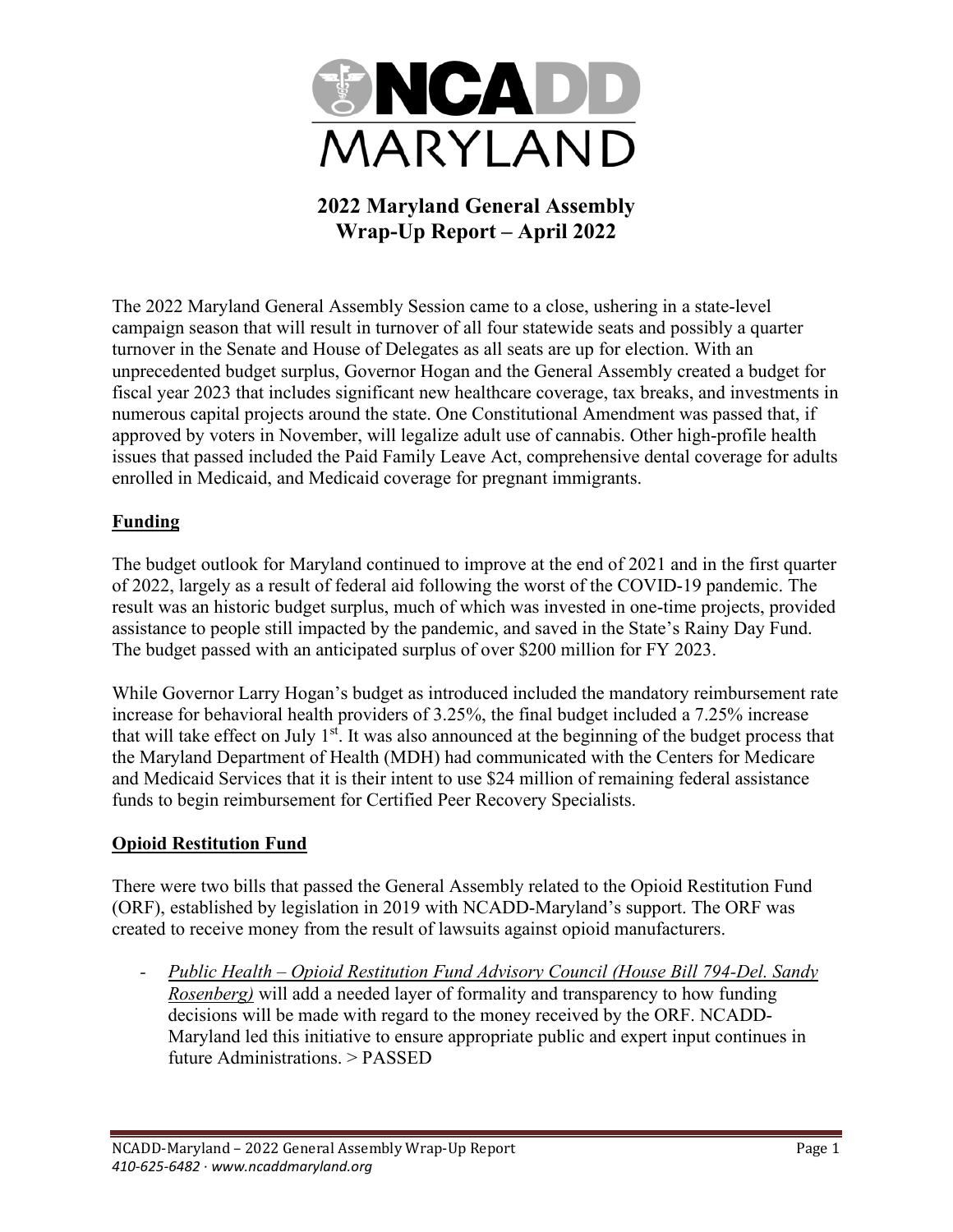*- Opioid Restitution Fund – Appropriation of Settlement Funds and Grant Program (HB 1086-Del. Sandy Rosenberg/Senate Bill 419-Sen. Brian Feldman)* amended the fund to reflect the recent multi-state settlement that involved Attorney General Frosh and most of the local jurisdictions in Maryland. > PASSED

#### **Harm Reduction and Decriminalization**

The Session leading up to an election always adds another layer of politics that interferes with good policy decisions, and 2022 was no exception. Before Session opened, it was decided that legislation to allow Overdose Prevention Sites to formally exist would not be re-introduced. In the Special Session that took place in December, 2021, Senate President Bill Ferguson had the opportunity to override a misguided veto by Governor Hogan of the bill to decriminalize paraphernalia used to administer drugs, and refused to bring it to a vote. It was a Session where few harm reduction measures were passed. NCADD-Maryland led or supported these efforts:

- *Criminal Procedure – Medical Emergency – Immunity (HB 190-Del. Jon Cardin)* was a re-introduction of legislation to expand Maryland's Good Samaritan law regarding people experiencing overdoses and other substance-related emergencies. While the sponsor and proponents led by NCADD-Maryland were open to negotiating amendments with the opposition, the States Attorneys Association was not. The legislation died in committee without a vote. > FAILED
- *Criminal Law – Drug Paraphernalia for Administration – Decriminalization (HB 481- Del. David Moon/SB 509-Sen. Jill Carter)* was another re-introduction that NCADD-Maryland worked in partnership with the Baltimore Harm Reduction Coalition in supporting. Knowing it was a long-shot as the General Assembly did not override the veto of this legislation that passed in 2021, the House of Delegates once again passed this measure only to see it die in the Senate without a vote. > FAILED
- *Criminal Law – Use or Possession of a Controlled Dangerous Substance – De Minimis Quantity (HB 1054-Del. David Moon/SB 784-Sen. Jill Carter)* was a bill to decriminalize personal use amounts of drugs. There is a great deal of education needed to move this issue forward. > FAILED
- *Statewide Targeted Overdose Prevention (STOP) Act of 2022 (HB 408/SB 394-Hogan Administration)* was an initiative from the Governor to provide naloxone to intensive outpatient programs, opioid treatment programs, and homeless service programs to offer to clients per protocols to be established. Close to \$4 million was included in the budget for MDH to purchase the naloxone for distribution. The Administration also introduced successful legislation (SB 200) that will gather additional, aggregate data through the Prescription Drug Monitoring Program regarding where naloxone is and is not being dispensed through pharmacies to help the State identify geographic areas where naloxone distribution should be targeted. > PASSED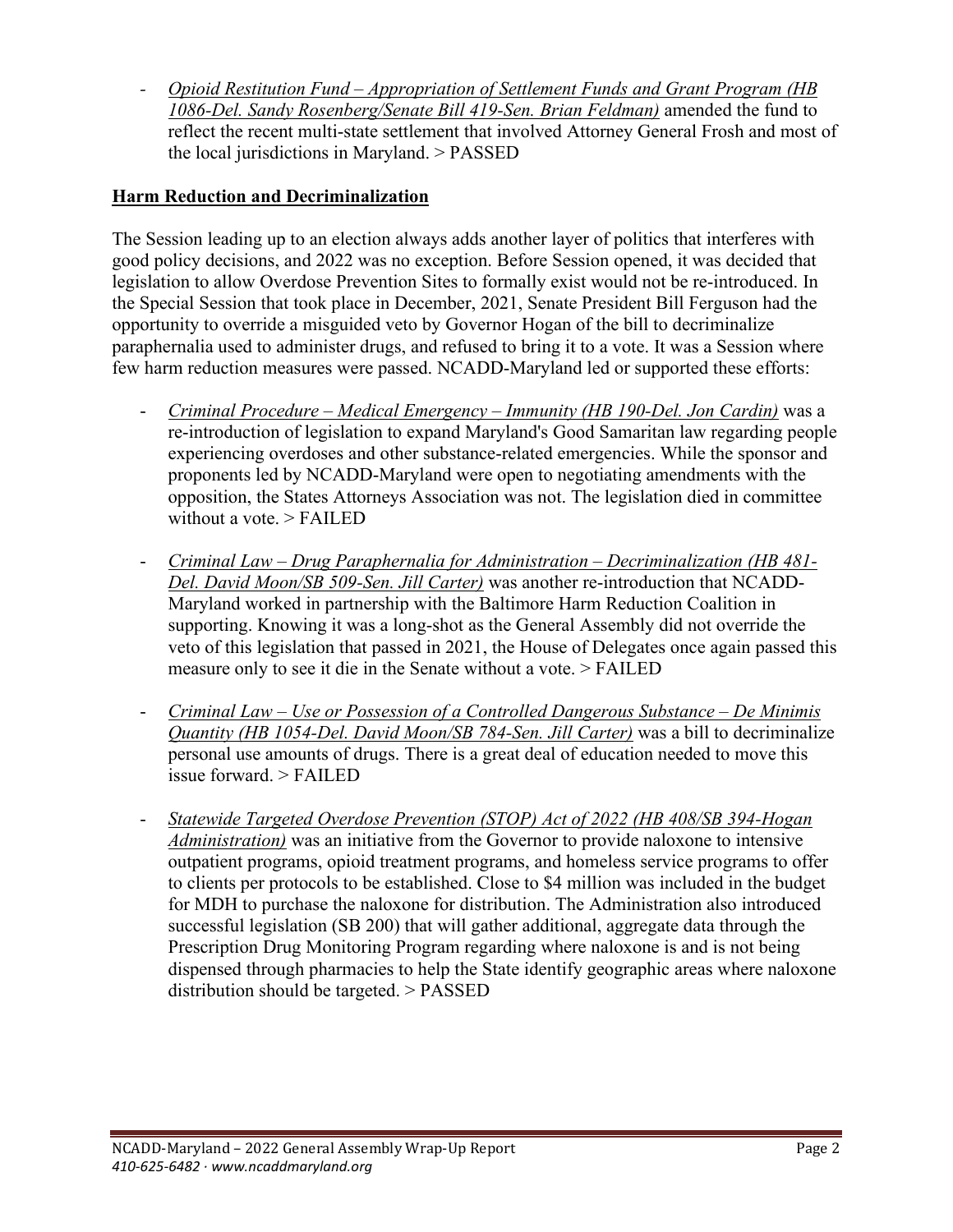- *Health Records and Reporting of Overdoses – Limitations on Use in Criminal Investigation or Prosecution (HB 786-Del. Tony Bridges/SB 568-Baltimore City Administration)* is a statewide bill that was introduced at the request of Baltimore City Mayor Brandon Scott's Administration to close a loophole in the overdose reporting system that inadvertently allowed law enforcement to use data reported by emergency medical providers at overdose reversal scenes in criminal investigations. > PASSED

### **Behavioral Health System**

As a member of several coalitions, NCADD-Maryland participates in efforts to prioritize and develop initiatives that strengthen the State's behavioral health and recovery support systems for those with both public and private insurance. This session, NCADD-Maryland worked on the following bills:

- *Health and Health Insurance – Behavioral Health Services – Expansion (Behavioral Health System Modernization Act) (HB 935-Del. Heather Bagnall/SB 637-Sen. Malcolm Augustine)* was a bill led by the Behavioral Health Coalition, developed to address several areas of the State's system related to payment mechanisms, children's services, and peer services. Despite a great deal of compromising on the details of the bill, the price tag was deemed too high by MDH and the legislature. > FAILED
- *Health Insurance – Provider Panels – Coverage for Nonparticipation (HB 912-Del. Sheree Sample-Hughes/SB 707-Sen. Kathy Klausmeier)* – The Maryland Parity Coalition found success on this network adequacy legislation it has worked on for several years. The bill will apply to a member of a commercial insurance plan who is given permission by their carrier to go out of network due to the carrier's inability to meet the member's needs. In those cases, the member cannot be billed by the provider for the difference between what the provider's rate is and the rate the carrier is willing to pay. The intent of the bill is to create an incentive for carriers to have adequate networks of providers. > PASSED
- *Consumer Health Access Program for Mental Health and Addiction Care – Establishment (HB 517-Del. Robbyn Lewis/SB 460-Sen. Malcolm Augustine)* – The Parity Coalition also developed this new initiative to create a Consumer Health Access Program that would help people seeking substance use and mental health services understand and best utilize their insurance benefits to access services. The Governor included start-up funding for the program in a supplemental budget and the Senate passed an amended version of the bill. It died, however, in a subcommittee of the House Health & Government Operations Committee. > FAILED
- *Public Health – Medications to Treat an Opioid Use Disorder – Preferred and Nonpreferred Medications (HB 578-Del. Anne Kaiser/SB 323-Sen. Malcolm Augustine)* – In an attempt to create parity in Medicaid with private insurance, this bill was introduced to prohibit prior authorizations for medications used in treatment for opioid use disorders (MOUD), similar to a law passed in 2017 that applies to commercial insurance plans. Significant opposition from MDH's Medicaid division resulted in the bill being amended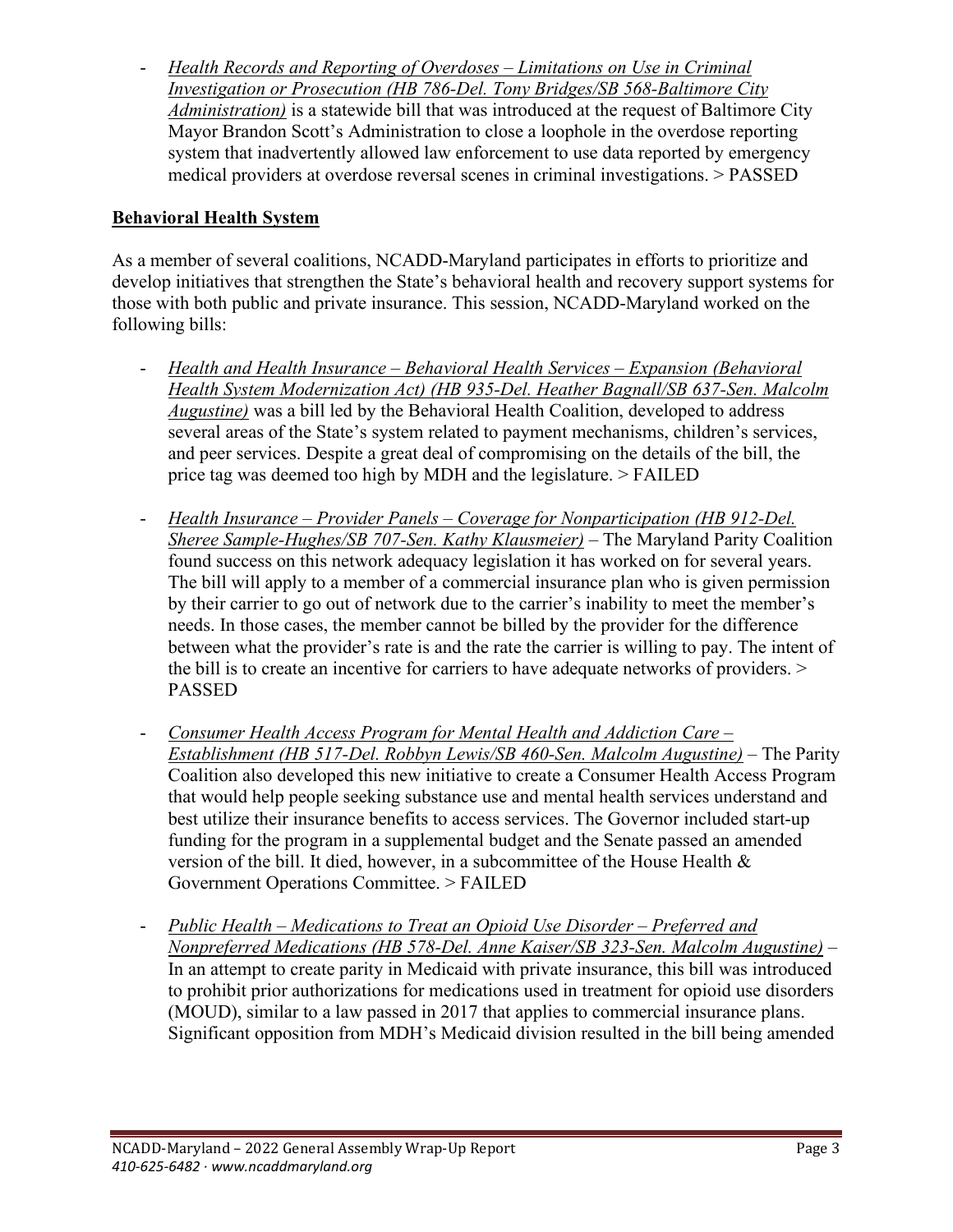to be an annual monitoring of prescribing habits of MOUD and outreach by Medicaid to providers prescribing non-preferred medications that require a prior authorization. > PASSED

- *Maryland Medical Assistance Program – Substance Use Disorder Treatment – Network Adequacy (HB 971-Del. Nic Kipke)* requires Maryland Medicaid to ensure an adequate network of providers are available to provide substance use disorder treatment for children under the age of 18. Because of the current state of that network, Governor Hogan provided \$500,000 in the budget to conduct a needs assessment. NCADD-Maryland successfully advocated to make the bill an Emergency Bill which means it will take effect upon the Governor's signature, thus speeding up the process of the needs assessment and subsequent increase in services. > PASSED
- *Behavioral Health Crisis Response Services – 9-8-8 Trust Fund (HB 293-Del. Karen Lewis Young/SB 241-Sen. Malcolm Augustine)* – In preparation for the entire country moving to a 9-8-8 crisis hotline, a coalition of organizations convened by the Greater Baltimore Regional Integrated Crisis System (GBRICS) Partnership was successful in getting legislation passed and funding secured to ensure Maryland call centers are adequately staffed and available around the clock when 9-8-8 launches nationally in July 2022. > PAASED
- *Administrative Services Organizations – Requirements for Retraction, Repayment, or Mitigation of Claims (HB 715-Del. Geraldine Valentino-Smith/SB 549-Sen. Malcolm Augustine)* was an effort led by Community Behavioral Health Association of Maryland (CBH) with strong support from NCADD-Maryland and its partners, the Maryland Addiction Directors Council (MADC) and Maryland Association for the Treatment of Opioid Dependence (MATOD). The bill was intended to protect behavioral health treatment providers from claw-backs of payments made by the administrative services organization, Optum, without verified claims data. In absence of the bill passing, much weaker budget language was included in the FY 2023 budget that passed. > FAILED

#### **Workforce**

- *Workgroup on Black, Latino, Asian American Pacific Islander, and Other Underrepresented Behavioral Health Professionals (HB 97-Del. Marlon Amprey)* creates the Workgroup on Black, Latino, Asian American Pacific Islander, and Other Underrepresented Behavioral Health Professionals that will make recommendations on how to increase the number of underrepresented people in education programs to become behavioral health professionals. > PASSED
- *Commission to Study the Health Care Workforce Crisis in Maryland – Establishment (HB 625-Del. Ariana Kelly/SB 440-Sen. Pam Beidle)* establishes a commission to examine myriad issues related to the health care workforce, including those working in behavioral health professions. NCADD-Maryland successfully advocated for the